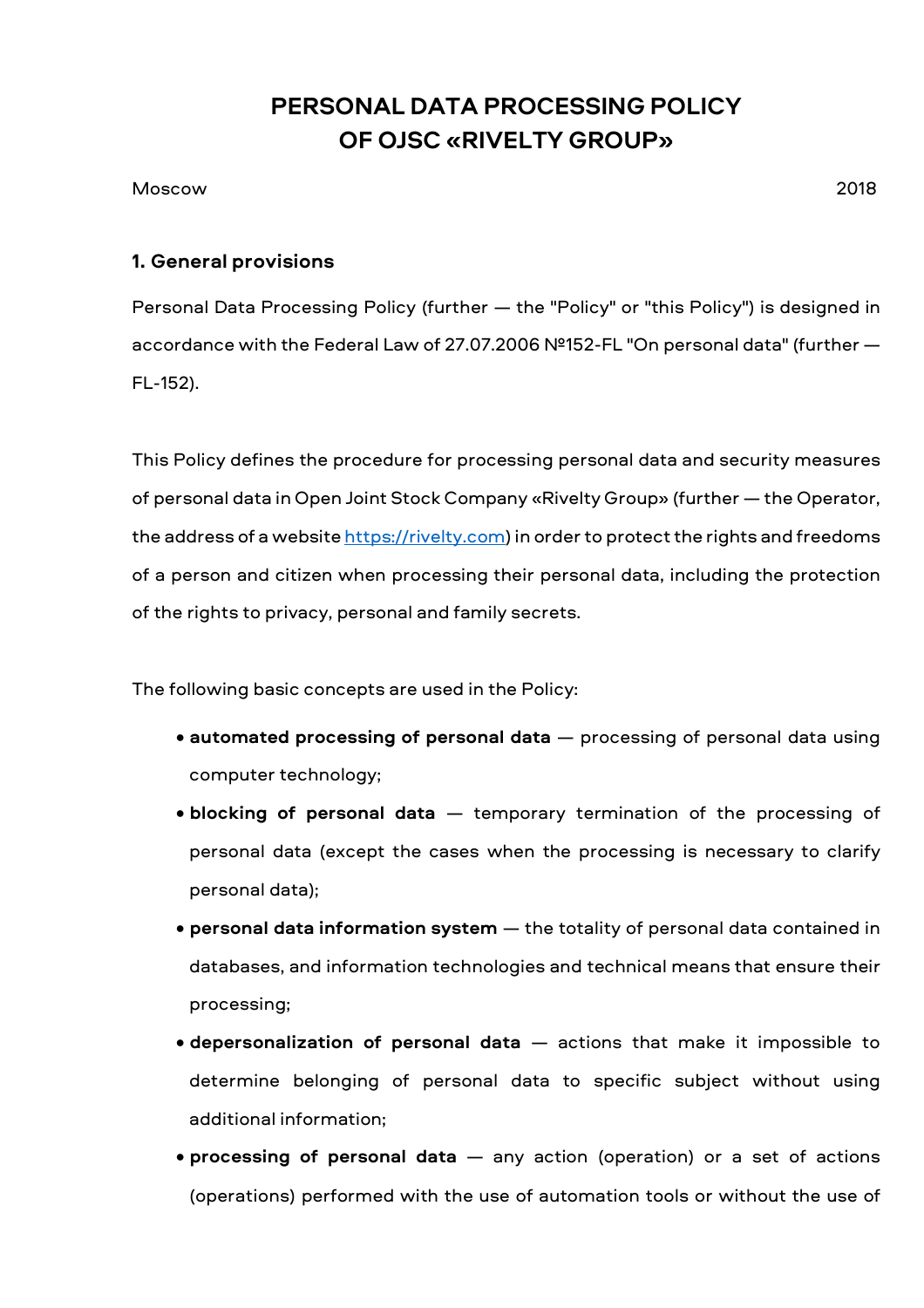such means, with personal data, including collection, recording, systematization, accumulation, storage, clarification (update, change), extraction, use, transfer (distribution, provision, access), depersonalization, blocking, deletion, destruction of personal data;

- **personal data** any information related directly or indirectly to a specific or identifiable individual (the subject of personal data);
- **provision of personal data** actions aimed at disclosure of personal data to a certain person or a certain circle of people;
- **distribution of personal data** actions aimed at disclosure of personal data to an indefinite circle of people (transfer of personal data) or at familiarization for an unlimited number of people with personal data, including publishing personal data in the mass media, posting it in information and telecommunications networks, or providing access to personal data in any other way;
- **cross-border transfer of personal data** transfer of personal data on the territory of a foreign state to an authority of a foreign state, a foreign individual or a foreign legal entity;
- **destruction of personal data** actions that make it impossible to restore the content of personal data in the personal data information system and (or) as a result of which the material carriers of personal data are destroyed;
- **Cookies** a small piece of data sent by a web server and stored on the computer of the personal data subject (user), which the web client or web browser sends each time to the web server in HTTP request when trying to open a site page;
- **IP address** the unique network address of a node in a computer network built over the IP protocol.

#### **2. Principles and conditions of personal data processing**

#### **2.1. Composition of personal data**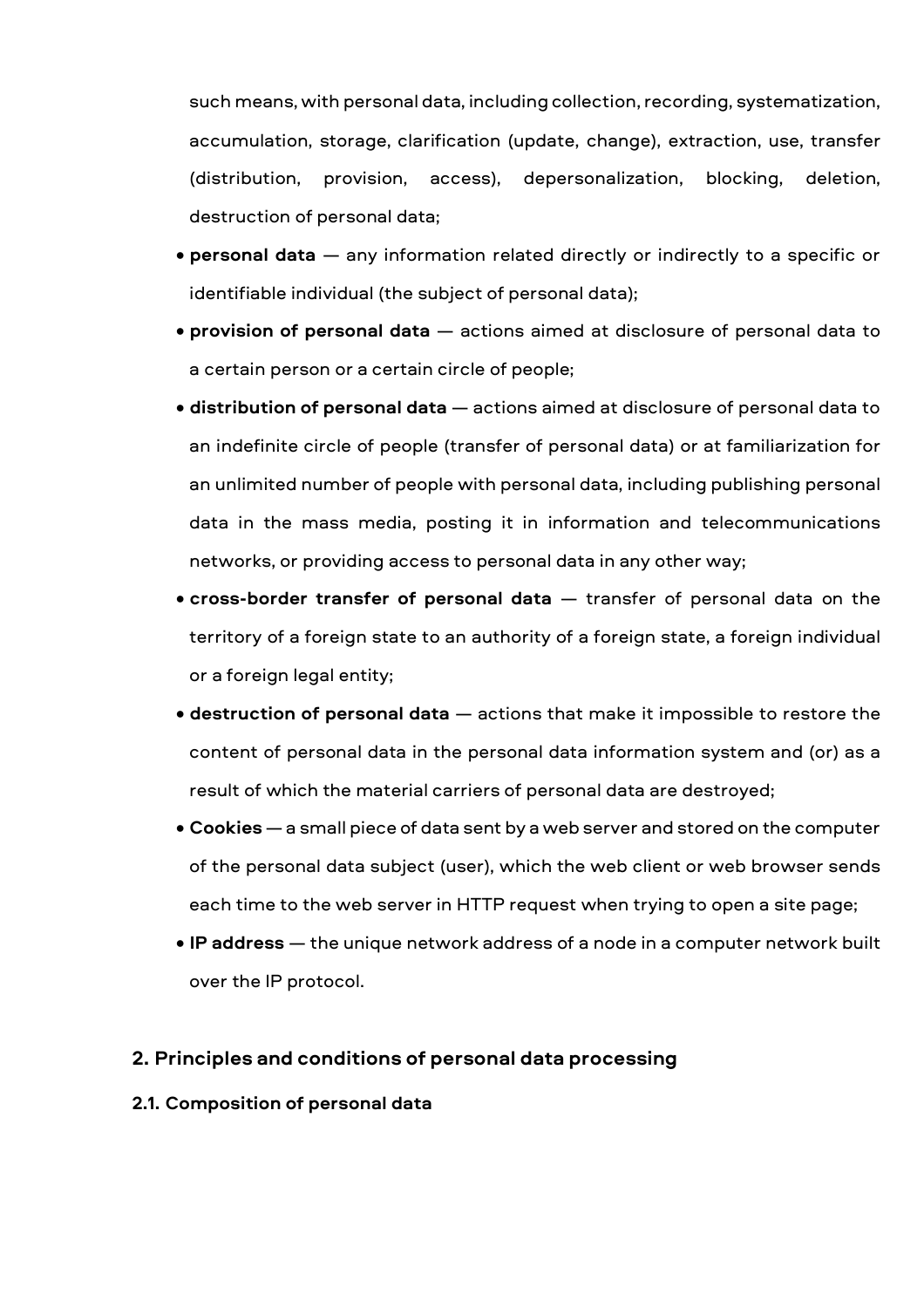The personal data allowed for processing under this Policy is provided by the personal data subject by filling out the registration form on the Operator's website and includes the following information about the personal data subject:

- last name, first name, patronymic;
- contact phone number;
- email address;
- other personal information that the subject provides about himself/herself in the process of using the Operator's website.

The Operator protects the data that is automatically transmitted during the viewing of personal data by the subject of advertising blocks, including information about Cookies. The Operator collects statistics about the IP addresses of its users. This information is used to identify technical problems.

The Operator does not verify the accuracy of the personal data provided by the subject, and does not have the ability to assess its legal capacity. However, the Operator assumes that the personal data subject provides reliable and sufficient data and keeps this information up to date.

#### **2.2. Principles of personal data processing**

The processing of personal data by the Operator is carried out on the basis of the following principles:

- legality and fair basis;
- restrictions on the processing of personal data for the achievement of specific, pre-defined and legitimate purposes;
- preventing the processing of personal data that is incompatible with the purposes of collecting personal data;
- preventing the integration of databases containing personal data, the processing of which is carried out for purposes that are incompatible with each other;
- processing only those personal data that meet the purposes of their processing;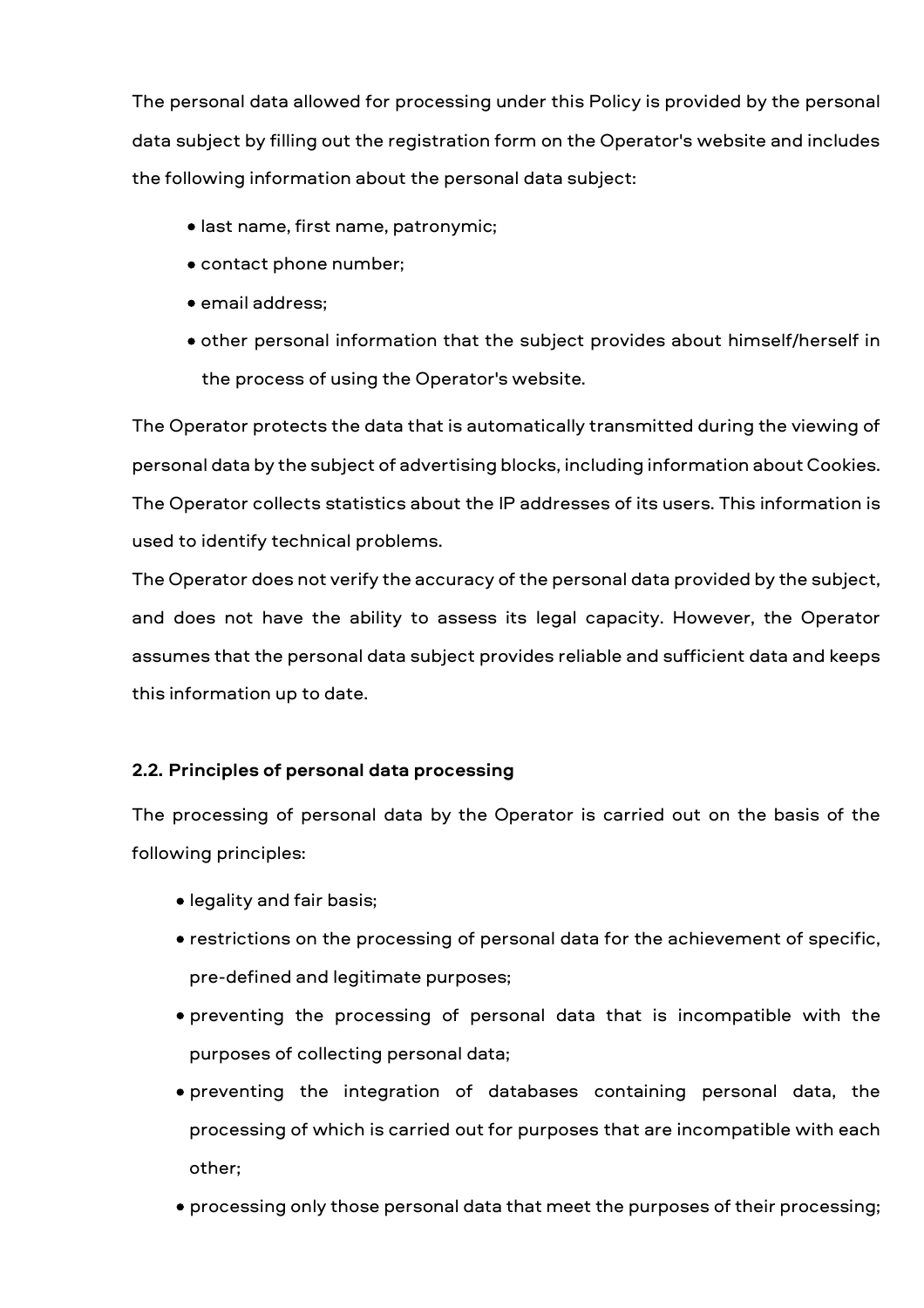- compliance of the content and volume of the processed personal data with the stated purposes of processing;
- preventing the processing of personal data that is excessive in relation to the stated purposes of their processing;
- ensuring the accuracy, sufficiency and relevance of personal data in relation to the purposes of personal data processing;
- destruction or depersonalization of personal data upon achievement of the purposes of their processing or in case of loss of the need to achieve these purposes, if it is impossible to eliminate the violations of personal data committed by the Operator, unless otherwise provided by Federal law.

#### **2.3. Terms of personal data processing**

The Operator processes personal data in the presence of at least one of the following conditions:

- the processing of personal data is carried out with the consent of the personal data subject to the processing of his personal data;
- the processing of personal data is necessary to achieve the goals stipulated by an international treaty of the Russian Federation or by law, to implement and accomplishment the obligations imposed by the Russian Federation legislation on the Operator of functions, powers and duties;
- the processing of personal data is necessary for the administration of justice, the execution of a judicial act, an act of another authority or official subject to execution in accordance with the legislation of the Russian Federation enforcement proceedings;
- the processing of personal data is necessary for the performance of the contract, to which the subject of personal data is a part or beneficiary or guarantor, and to sign a contract on the initiative of the subject of personal data or a contract under which the subject of personal data will be a beneficiary or guarantor;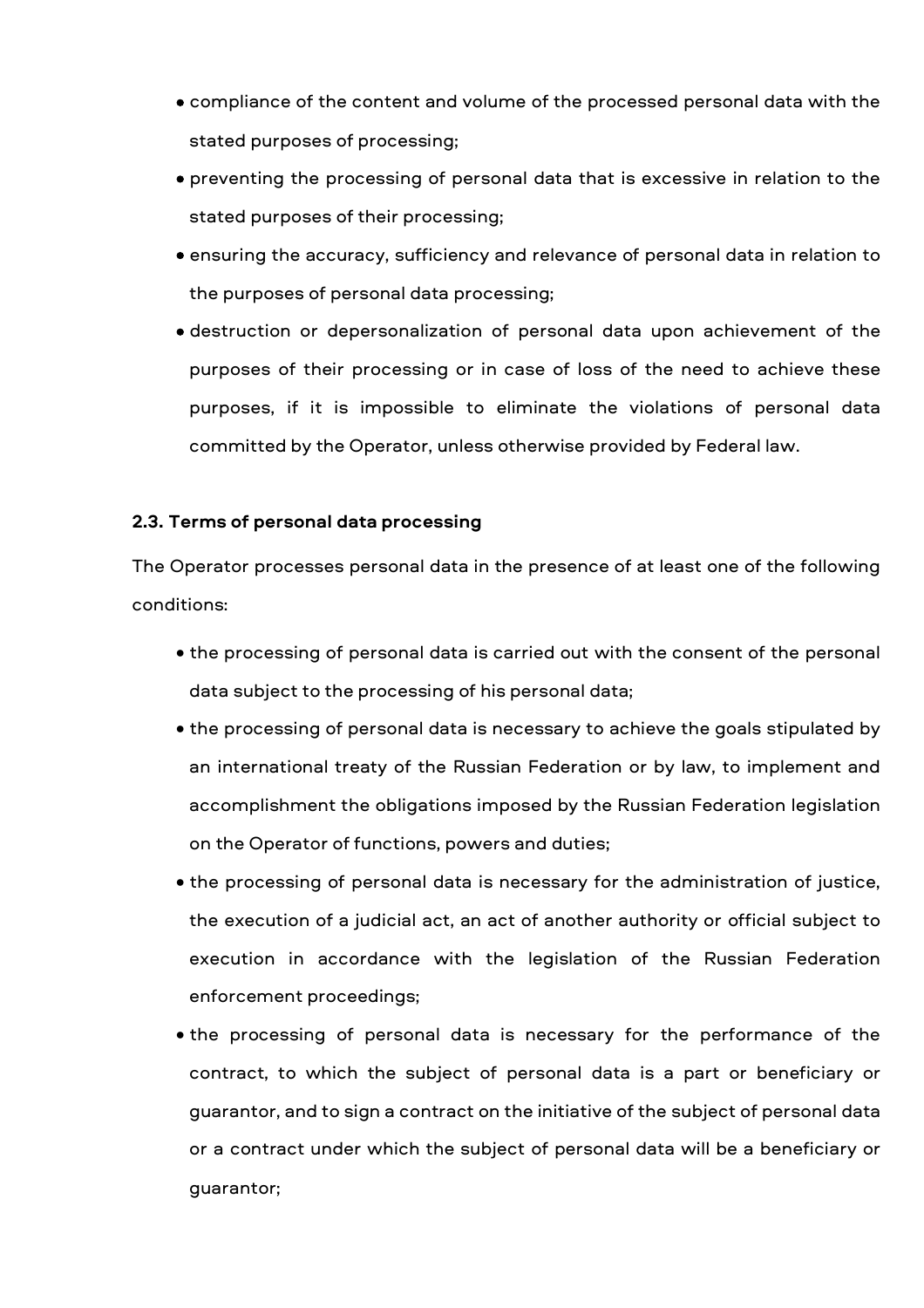- the processing of personal data is necessary for the exercise of the rights and legitimate interests of the Operator or third parties, or for the achievement of socially significant goals, on condition that the rights and freedoms of the personal data subject are not violated;
- personal data is processed, access to which is granted to an unlimited number of people by the subject of personal data or at his request (further — publicly available personal data);
- personal data subject to publication or mandatory disclosure in accordance with Federal law is processed.

## **2.4. Confidentiality of personal data**

The Operator and other persons who have obtained access to personal data are obliged not

to disclose or distribute personal data to third parties without consent of the personal data subject, unless otherwise provided by Federal law.

#### **2.5. Assignment of personal data processing to another person**

The Operator has the right to assign the processing of personal data to another person with the consent of the subject of personal data, unless otherwise provided by federal law, on the basis of a contract signed with this person. A person who processes personal data on behalf of the Operator is obliged to comply with the principles and rules of personal data processing provided for in FL-152.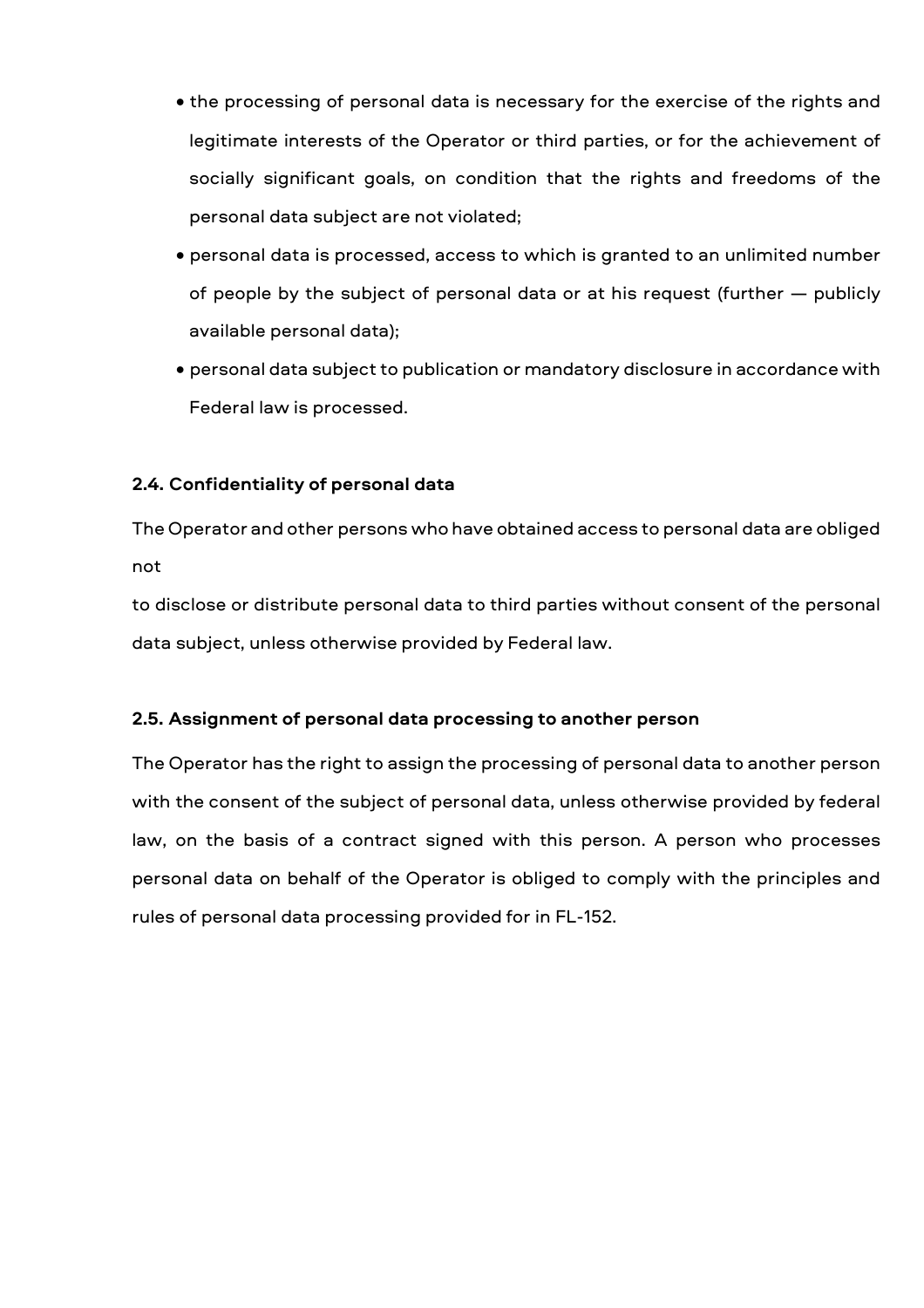## **2.6. Cross-border transfer of personal data**

The Operator must ensure that a foreign state on the territory of which the personal data is supposed to be transferred, appropriate protection of the rights of subjects of personal data is provided until the beginning of the implementation of such a transfer.

Cross-border transfer of personal data on the territory of foreign states that do not provide appropriate protection of the rights of personal data subjects can be carried out in the following cases:

- the written consent of the personal data subject to the cross-border transfer of his personal data;
- execution of the contract to which the subject of personal data is a party.

# **3. Purposes of personal data processing**

The Operator processes personal data for the following purposes:

- the Operator establishes feedback with the subject of personal data, including, but without limiting to the distribution of materials and content of the Site based on the subscription of the subject of personal data, the implementation of information and/or advertising mailing based on the consent of the subject of personal data;
- systematization of personal data (formation of a database);
- processing of personal data for other purposes agreed upon by the personal data subject.

#### **4. Rights of the personal data subject**

#### **4.1. Consent of the personal data subject to the processing of his personal data**

The subject of personal data makes a decision on the provision of his personal data and gives consent to its processing freely, at his own will and in his own interest. Consent to the processing of personal data can be given by the subject of personal data or his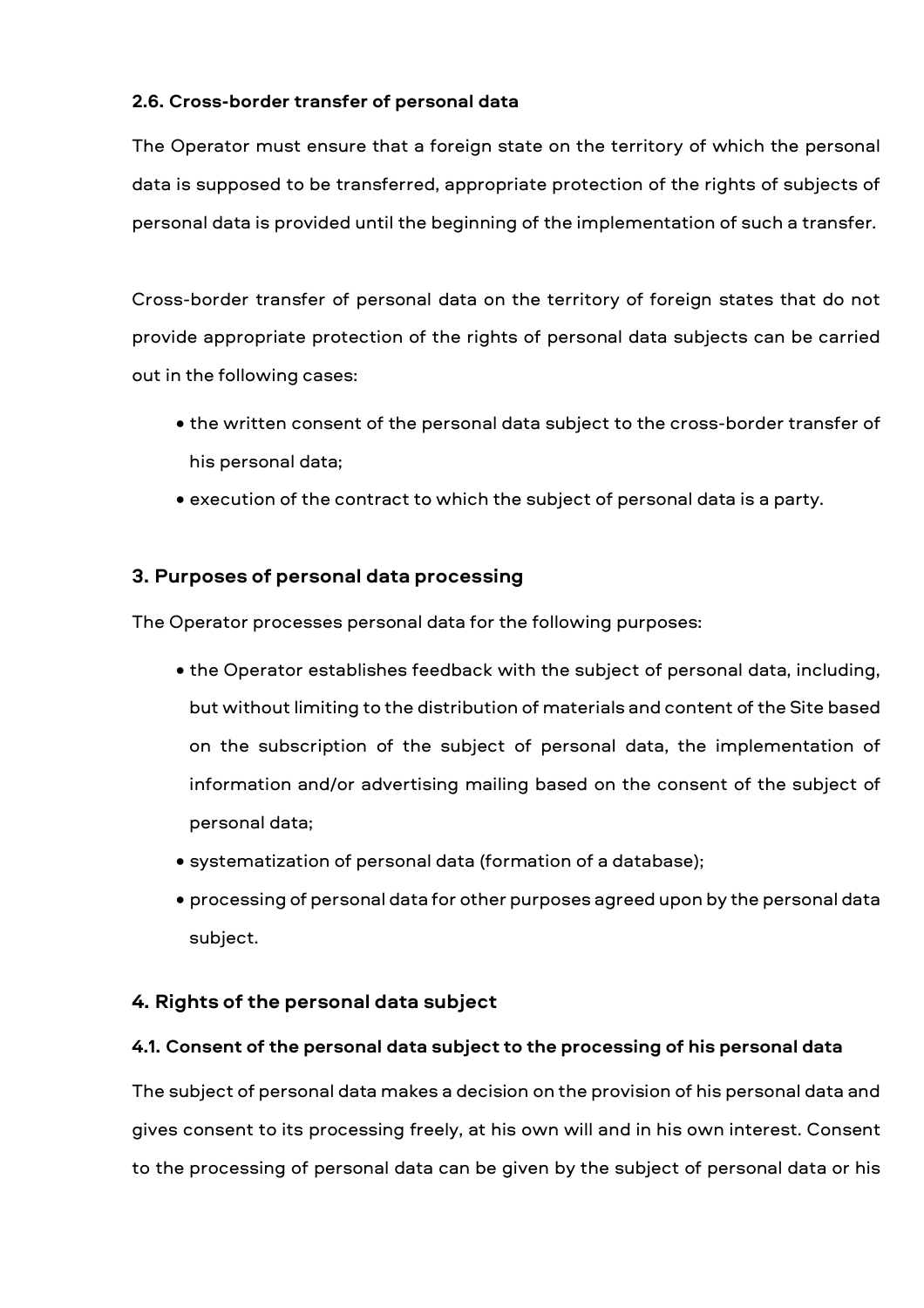representative in any form that allows to confirm the fact of its receipt, unless otherwise established by Federal law.

The Operator is obliged to provide proof of obtaining the consent of the personal data subject to the processing of his personal data or proof of the existence of the basises specified in FL-52.

#### **4.2. Rights of the personal data subject**

The subject of personal data has the right to receive from the Operator information concerning the processing of his personal data, if such right is not restricted in accordance with federal laws. The personal data subject has the right to require the Operator to clarify his personal data, block or destroy them if the personal data is incomplete, outdated, inaccurate, illegally obtained or is not necessary for the stated purpose of processing, as well as to take measures provided by law to protect his rights.

The processing of personal data for the purpose of promoting goods, works, and services on the market through direct contacts with a potential consumer via means of communication, as well as for the purpose of political agitation, is allowed only with the prior consent of the subject of personal data. The specified processing of personal data is considered to be carried out without the prior consent of the personal data subject, unless the Operator proves that such consent was obtained.

The operator is obliged to immediately stop at the request of the personal data subject the processing of his personal data for the above purposes.

It is prohibited to make decisions based solely on automated processing of personal data that give rise to legal consequences in relation to the subject of personal data or otherwise affect his rights and legitimate interests, except in cases provided by federal laws, or with the written consent of the subject of personal data.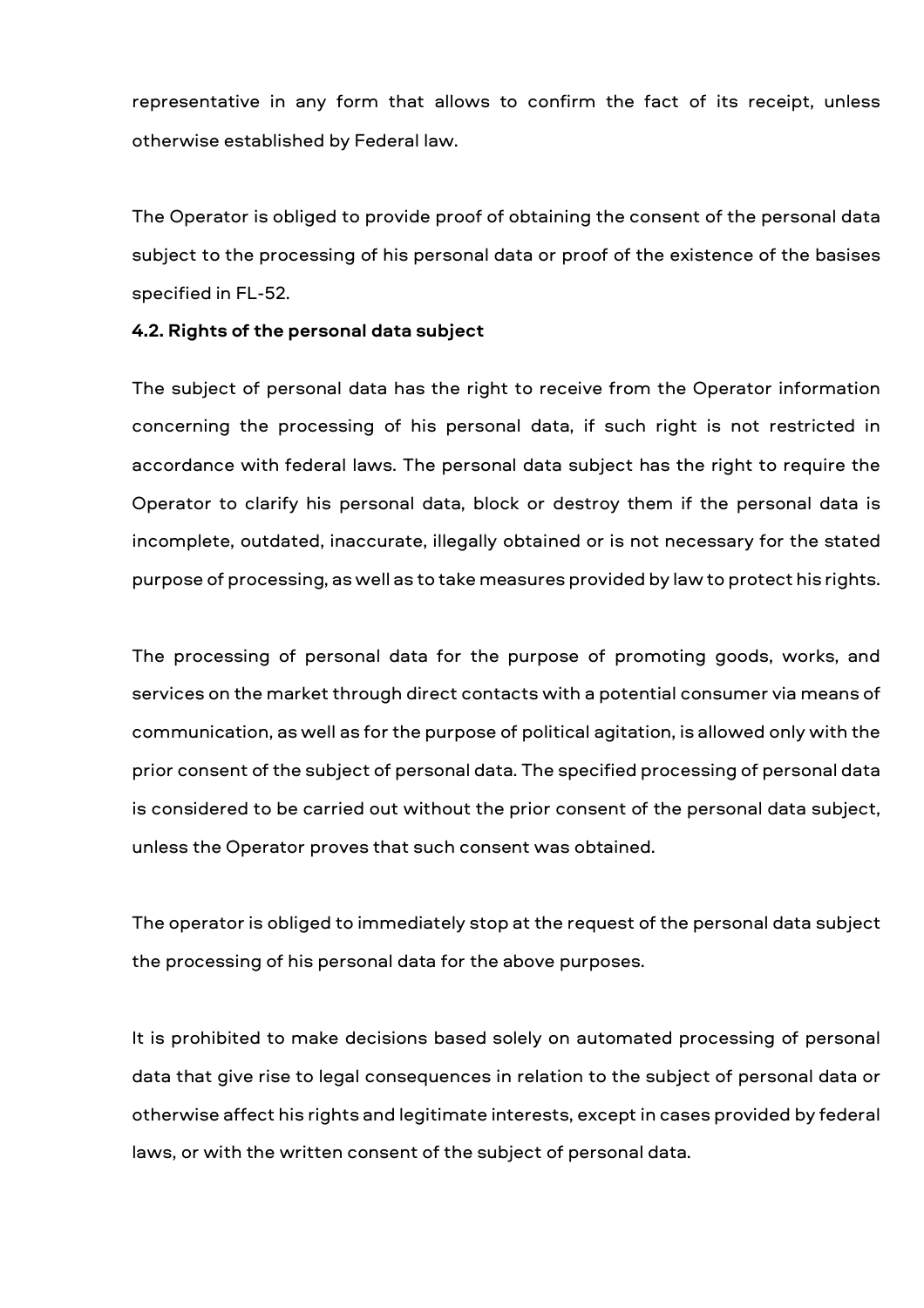If the personal data subject believes that the Operator processes his personal data in violation of the requirements of FL-152 or otherwise violates his rights and freedoms, the subject of personal data has the right to appeal against the actions or omissions of the Operator to the competent authority for the protection of the rights of personal data subjects or in court.

The subject of personal data has the right to protect his rights and legitimate interests, including compensation for damages and (or) compensation for moral damage in court.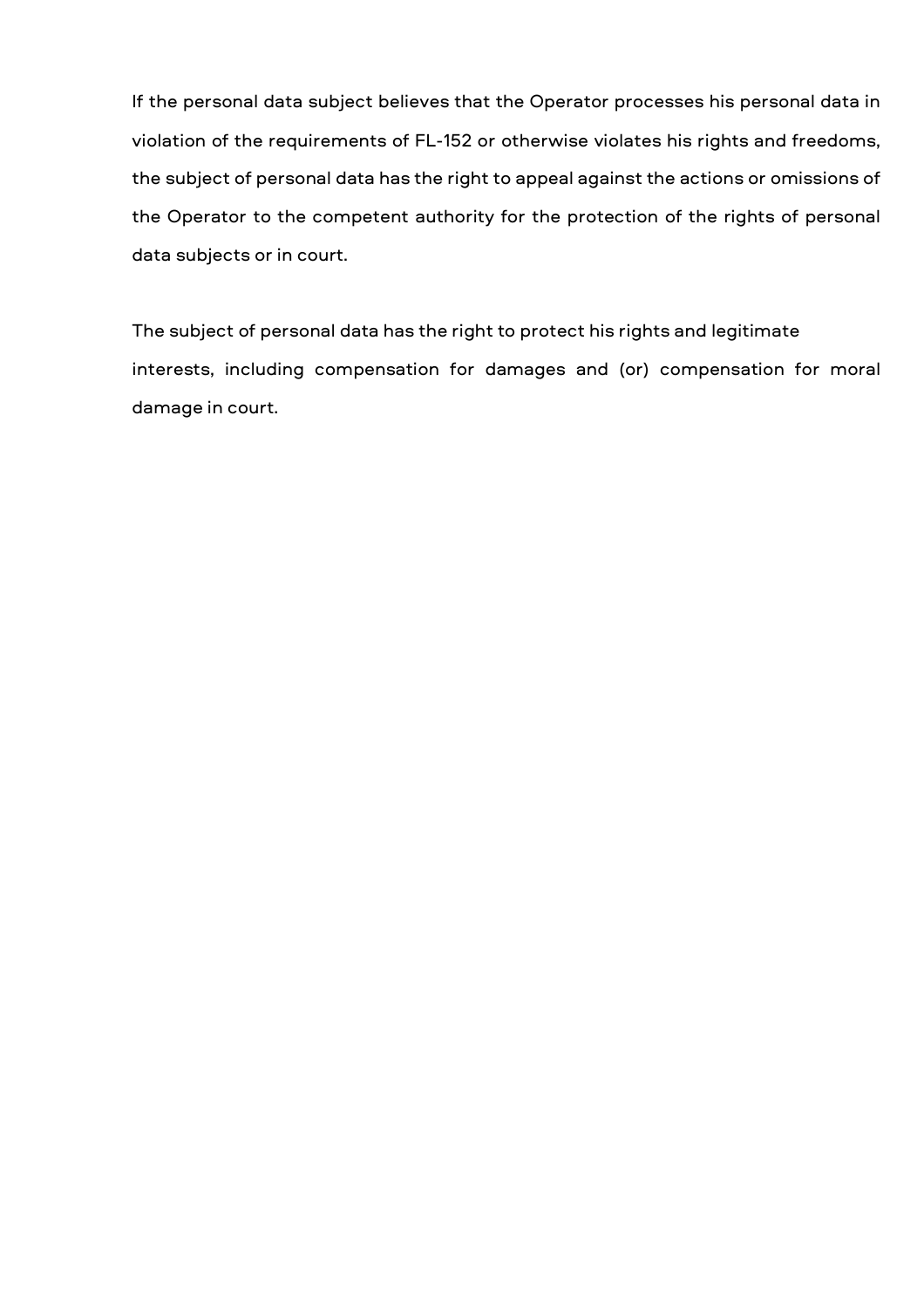# **5. Ensuring the security of personal data**

The security of personal data processed by the Operator is ensured by the implementation of legal, organizational and technical measures necessary for ensuring the requirements of the federal legislation in the field of personal data protection.

To prevent unauthorized access to personal data the Operator applies the following organizational and technical measures:

- appointment of officials responsible for organizing the processing and protection of personal data;
- restriction of the number of people who have access to personal data;
- familiarization of subjects with the requirements of the federal legislation and regulatory documents of the Operator on the processing and protection of personal data;
- organization of accounting, storage and circulation of information carriers;
- identification of threats to the security of personal data during their processing, the formation of threat models based on them;
- development of a personal data protection system based on the threat model;
- checking the availability and effectiveness of the use of information security tools;
- differentiation of user access to information resources and software and hardware for information processing;
- registration and accounting of actions of users of personal data information systems;
- use of antivirus and personal data protection system recovery tools;
- use of means of internetwork shielding, intrusion detection, security analysis, and cryptographic protection of information, if necessary;
- organization of access control to the Operator's territory, protection of premises with technical means of processing personal data.